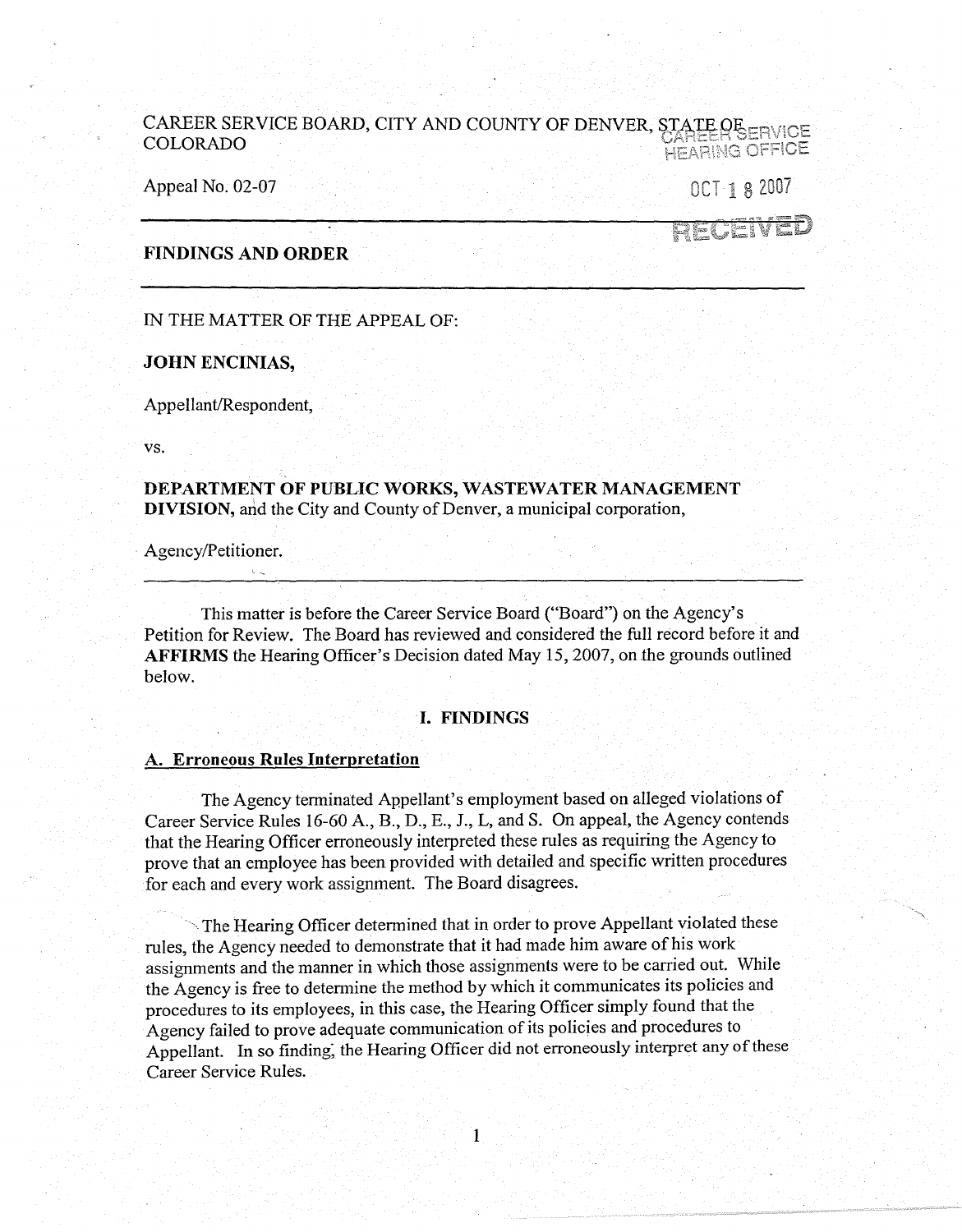As an additional argument, the Agency contends that the Hearing Officer erroneously interpreted CSR 16-50 as requiring city agencies to use a strictly linear progressive discipline policy. Again, the Board disagrees. When an Agency head testifies that he considered an employee's disciplinary history as part of his decision to tenninate employment, and that disciplinary history appears illogical (here, the penalties for unauthorized leave progressed from verbal to written to suspension in 2003 and 2004, but then regressed back to a verbal warning in 2005), the Hearing Officer noted that such history "begs for some explanation" and none was forthcoming. Left unexplained, the Hearing Officer reasoned, the principles of personal accountability, reasonableness and sound business practice invite doubt about the choice of discipline. The Board finds this is not an erroneous rules interpretation; rather, it was the Hearing Officer's weighing of the evidence and deciding whether the Agency's decision to terminate Appellant's employment adequately took into account his past record.

#### **B. Policy Setting Precedent**

!ii

The Agency next contends that the Hearing Officer's Decision will have a precedential effect beyond the case at hand in three different ways: 1) the Decision, by abrogating the "plain meaning" doctrine, will require city agencies "to write hundreds of pages to describe each agency work procedure"; 2) the Hearing Officer is interjecting himself into how city agencies run their business, and 3) the Decision requires city agencies to use a strictly progressive discipline policy in considering an employee's disciplinary history.<sup>1</sup>

Under the "plain meaning" doctrine, words and phrases should be given their plain and commonly understood meaning. The Agency contends that as a result of this Decision, words like "immediate" and "clean" no longer have a plain meaning. But the Agency's argument misses its mark; the issue here is not whether these words have a plain meaning, but whether the Agency's expectations that equipment operators must report all mechanical problems immediately, or must report only catch basins actually cleaned, were adequately communicated to its employees.

For purposes of a policy setting precedent, the Board is not persuaded by the Agency's "hundreds of pages" argument. All city agencies are free to choose the methods by which they communicate employees' work assignments and the manner in which those assignments are to be carried out. Those communication methods might include written policies and procedures, PEP Plans, periodic training sessions, as well as verbal instructions from supervisors, but whatever method is used, the agency still bears the burden of showing that it made the employee aware of his job responsibilities. Based on the evidence, the Hearing Officer found that the Agency failed to adequately communicate its policies and procedures and the Board does not find a policy setting precedent beyond the unique facts presented here.

<sup>1</sup> As to the third argument, the Board has already addressed the Hearing Officer's findings regarding Appellant's prior disciplinary history and finds it unnecessary to address it again.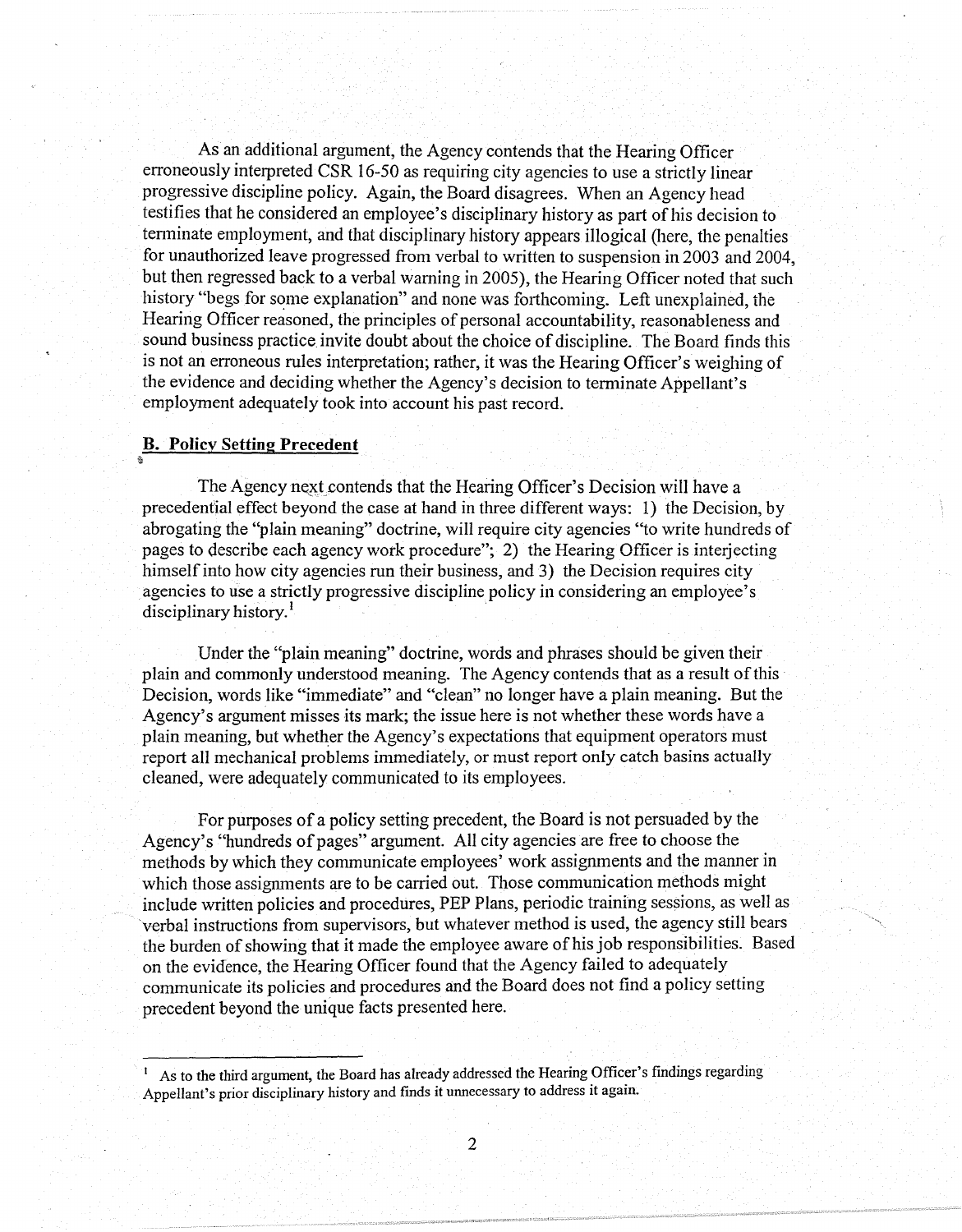Nor does the Board believe the Hearing Officer improperly interjected himself into the Agency's business. In a career service hearing, the Hearing Officer's responsibility is to determine, based on a *de nova* review of the evidence, whether the discipline imposed is fair, appropriate and reasonable under the circumstances, which is exactly what the Hearing Officer did here.

### **C. Sufficiency of the Evidence**

Pursuant to CSR 19-61 D., the Board may only reverse on the grounds of insufficient evidence if the Hearing Officer's Decision is clearly erroneous. Although the Agency correctly recognized that findings are clearly erroneous only when there is no support for them in the record, on appeal it focuses only on the evidence presented by Agency witnesses and ignores the conflicting evidence presented by Appellant's witnesses.

The most serious allegation against Appellant was that he falsified his December 6, 2006 daily report by indicating "23" next to the space marked "CB". (Exhibit 8). All three Agency supervisors testified that a CB ( catch basin) may be counted on the daily report only after cleaning around and inside it, even if there is little or no debris. However, there is no written policy or procedure on this reporting requirement and on the issue of how this directive is communicated to employees, the Hearing Officer found the Agency's testimony vague. In essence, the Agency relied upon "common knowledge."

But the reliance on "common knowledge" was contradicted by Appellant and two other Agency employees who testified with certainty that there is no set procedure for counting CBs on the daily report, either by written or verbal instruction. All three testified that equipment operator specialists (EOS) routinely count CBs that are already clean, that are frozen, or are located within construction zones covered with tarpaulins, even though the CBs are not actually cleaned by the worker. The Agency did not challenge the credibility of Appellant's witnesses Cruz Vigil and Mario Abeyta and it is certainly within the Hearing Officer's province to find those witnesses as credible as the Agency witnesses and determine that the Agency failed to meet its burden of proof

The Agency also contends that a series of photographs taken on December 7, 2006, are self-evident proof that Appellant failed to clean most of the CBs he counted on his daily report. However, the Board agrees with the Hearing Officer that the photos are inconclusive. Some(## 4, 5, 20) show CBs in construction zones which the Agency acknowledged Appellant did not have to clean, but the testimonywas disputed as to whether they could be counted on the daily report. Other photos (## 11, 12, 15, 16, 25, 29, 30, 34, 39) show snow or ice on the CBs, but again, the testimony was disputed as to whether EOSs were required to break up the ice and clean them. Abeyta and Cruz Vigil testified they were never so instructed. Still other photos reasonably could be interpreted as either clean or not clean (##2, 3, 6, 7, 13, 14, 17, 18, 19, 25, 26, 27, 32, 35, 38).

Appellant was also disciplined for a 1 hour and 24 minute stop at a vacant lot on Quincy St. between 7:37 and 9:01 a.m. on December 6, 2006. The Agency apparently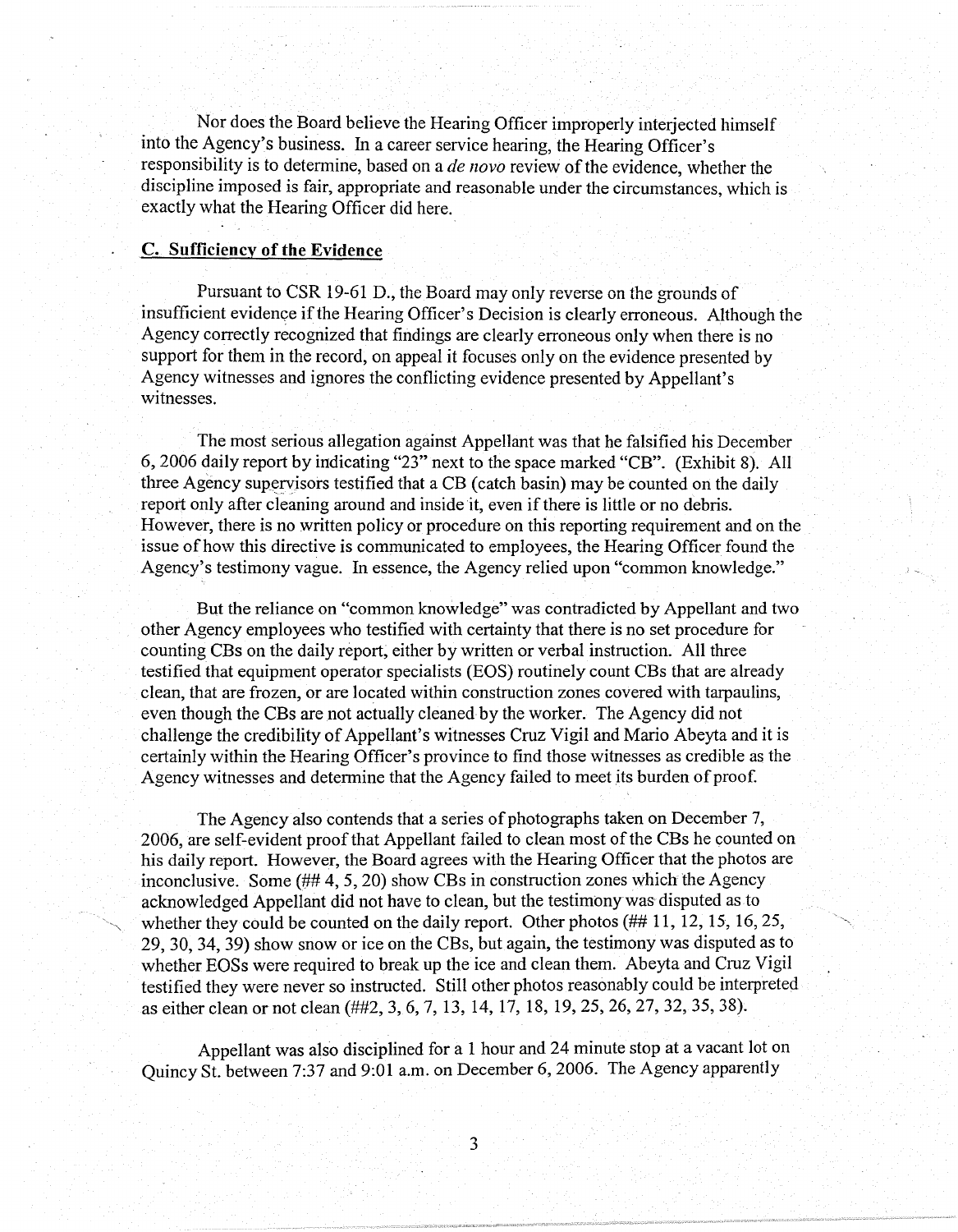believed Appellant was not working during this time period, but Appellant explained he was servicing the auxiliary motor and Abeyta and Cruz Vigil backed up his explanation. The Agency then claimed that Appellant failed to call in this repair. Tyson Vigil, Appellant's supervisor, testified that an EOS must notify him or the fleet coordinator "immediately" if there is any problem with a truck, and that an EOS is not supposed to fix any problem himself. The Hearing Officer found the testimony of all three Agency witnesses vague as to how this directive was communicated to the EOSs. Once again the Agency relied on "common knowledge", and once again, that common knowledge was contradicted by Appellant's witnesses.

Appellant and Cruz Vigil testified that there is no directive about calling base for every truck problem; both stated it is common practice for drivers to make minor repairs on their own trucks in the field. Mr. Vigil also testified that mechanics become upset when EOSs call for repairs they can fix themselves and the Hearing Officer found this specific detail made Vigil's testimony ring true.

In addition to the conflicting testimony, the Hearing Officer found that this case was complicated by the Agency's failure to tie together all factual allegations to specific rule violations. For example, the Agency provided no proof to support violations of CSR 16-60 D. (unauthorized operation or use of City vehicle) or CSR 16-60 S. (unauthorized absence from work). Similarly, Appellant's dismissal letter (Exhibit 2) refers to an allegation that on December 5, Appellant stopped for 1 hour and 29 minutes at the same Quincy St. location where he stopped twice on December 6, ( one stop for 1 hour and 24 minutes and another for 41 minutes). The December 5 incident may have been significant, but as the Hearing Officer noted, the Agency offered no evidence regarding this allegation and it was not clear if this incident entered into the Agency's decision to terminate Appellant's employment. It is not the Hearing Officer's role to speculate about allegations that may have played a part in a disciplinary action when no evidence of that allegation is presented at the career service hearing.

For these reasons, the Board finds there is sufficient evidence in the in the record to support the Hearing Officer's findings and therefore his Decision is not clearly erroneous.

## II. **ORDER**

**IT IS THERFORE ORDERED** that the Agency's Petition for Review is **DENIED,** and the Hearing Officer's Decision of May 15, 2007-is **AFFIRMED.** 

SO ORDERED by the Board on October 4, 2007, and documented this \_\_\_ \_\_\_,.\_f~;f-~\_ day of *Pct::h?{Je.-1* , 2007.